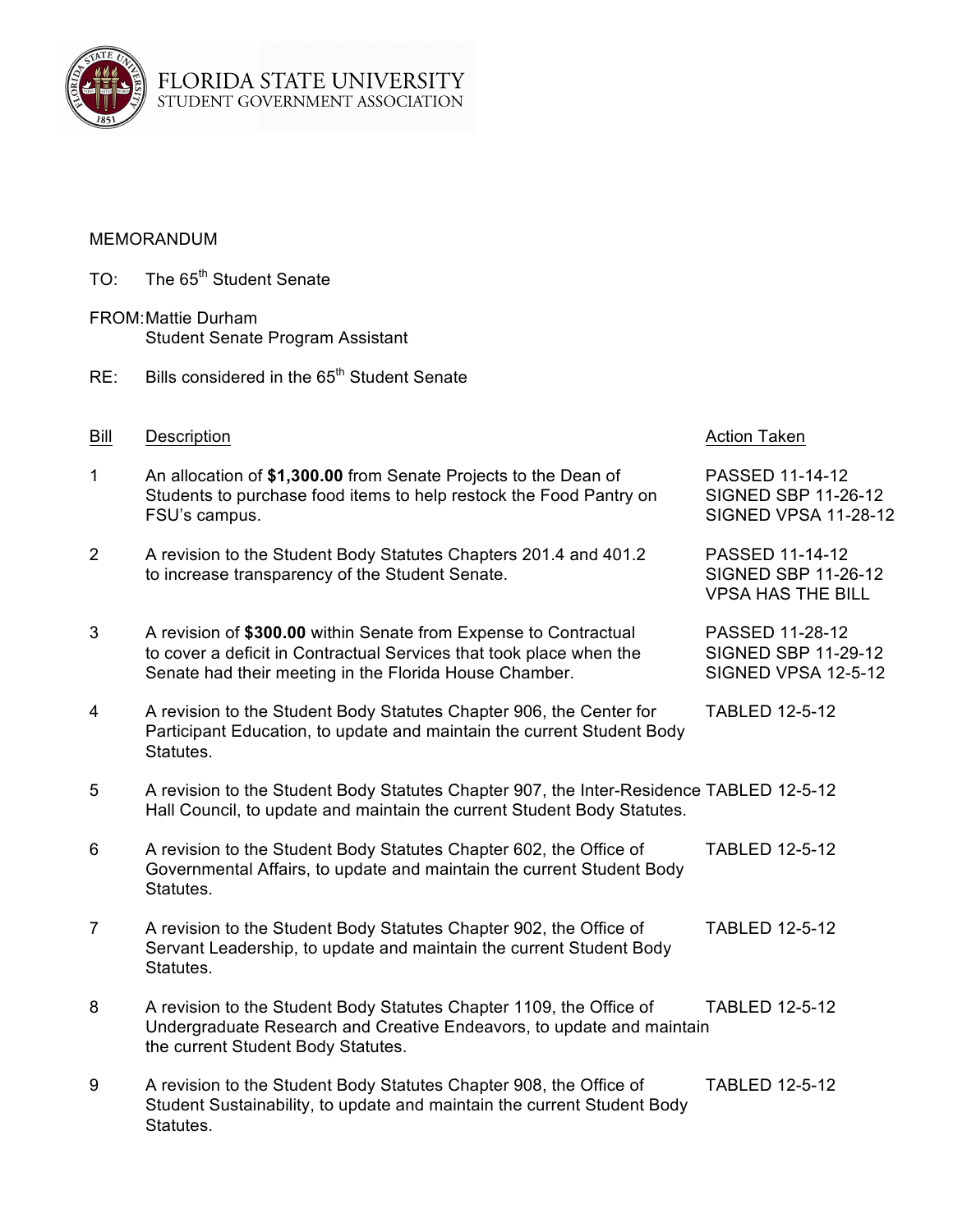| 10              | A revision to the Student Body Statutes Chapter 1108, the Office of Men TABLED 12-5-12<br>Advocating Responsible Conduct, to update and maintain the current Student<br>Body Statutes.                                        |                                                                            |
|-----------------|-------------------------------------------------------------------------------------------------------------------------------------------------------------------------------------------------------------------------------|----------------------------------------------------------------------------|
| 11              | A revision to the Student Body Statutes Chapter 1100, Title XI, the<br>Affiliated Projects Act, to update and maintain the current Student Body<br>Statutes.                                                                  | <b>TABLED 12-5-12</b>                                                      |
| 12 <sup>2</sup> | A revision to the Student Body Statutes Chapter 1101, Alumni Village<br>Child Development Center, to update and maintain the current Student Body<br>Statutes.                                                                | <b>TABLED 12-5-12</b>                                                      |
| 13              | A revision to the Student Body Statutes Chapter 1103, the SAFE<br>Connection, to update and maintain the current Student Body Statutes.                                                                                       | <b>TABLED 12-5-12</b>                                                      |
| 14              | A revision to the Student Body Statutes Chapter 1104, Student<br>Publications, to update and maintain the current Student Body Statutes.                                                                                      | <b>TABLED 12-5-12</b>                                                      |
| 15              | A revision to the Student Body Statutes Chapter 1106, the First Responder TABLED 12-5-12<br>Unit, to update and maintain the current Student Body Statutes.                                                                   |                                                                            |
| 16              | A revision to the Student Body Statutes Chapter 1109, WVFS V89 Radio TABLED 12-5-12<br>Station, to update and maintain the current Student Body Statutes.                                                                     |                                                                            |
| 17              | A revision to the Student Body Statutes Chapter 1110, the Student<br>Broadcast Center, to update and maintain the current Student Body<br>Statutes.                                                                           | <b>TABLED 12-5-12</b>                                                      |
| 18              | A revision to the Student Body Statutes Chapter 1111, the Student<br>Resource Center, to update and maintain the current Student Body<br>Statutes.                                                                            | <b>TABLED 12-5-12</b>                                                      |
| 20              | A transfer of \$567,000 from A&S Sweepings to A&S Fee Recipients, to<br>allocate sweepings monies to A&S Fee recipients.                                                                                                      | <b>PASSED 12-5-12</b><br><b>SIGNED 12-7-12</b><br><b>VPSA HAS THE BILL</b> |
| 21              | A deletion to the Student Body Statutes Chapter 605.4, to delete the<br>Union Board Selection Commission from the statutes.                                                                                                   | <b>WITHDRAWN BY</b><br><b>SPONSORS 12-5-12</b>                             |
| 22              | A revision to the Student Body Statutes Chapters 301.6 and 604.21, to<br>revise the Class Councils.                                                                                                                           | <b>WITHDRAWN BY</b><br><b>SPONSORS 12-5-12</b>                             |
| 23              | A revision of \$250 within Elections from Contractual Services<br>to Expense to purchase a scanner for the Elections Office.                                                                                                  | PASSED 1-23-13<br><b>SIGNED SBP 1-24-13</b><br>SIGNED VPSA 2-6-13          |
| 24              | An allocation of \$4,000 from Senate Projects to Senate Food<br>(\$3000) and Expense (\$1,000), to buy food for Senate, purchase<br>a printer for the Senate Computer Lad and use the remaining<br>funds for Senate expenses. | PASSED 1-23-13<br><b>SIGNED SBP 1-29-13</b><br>SIGNED VPSA 2-6-13          |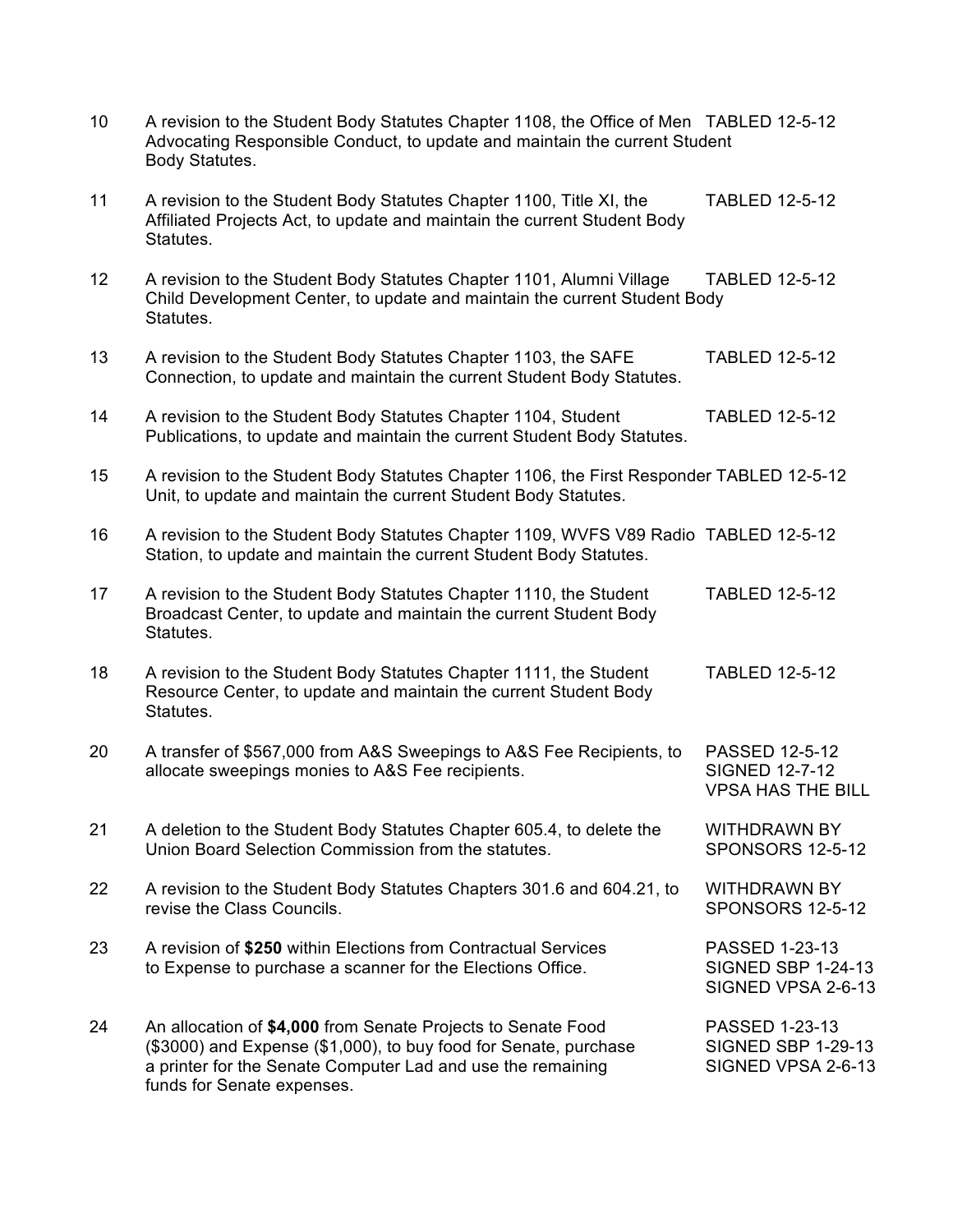- 25 A revision to the Student Body Statutes Chapter 700, the Elections PASSED 1-30-13 Code, to clear up discrepancies in the Elections Code. SIGNED SBP 2-6-13
- 26 An addition to the Student Body Statutes adding Chapter 720, the FAILED IN FINANCE Cavallaro and Castagna Elections Ethics Act of 2013. AND JUDICIARY
- 27 An addition to the Student Body Statutes adding Chapter 400.2 F, PASSED 2-6-13 to increase the accountability and transparency of SGA Senators SIGNED SBP 2-18-13 by publishing their voting and attendance records. SIGNED VPSA 2-25-13
- 28 A revision to the Student Body Statutes Chapter 800, the Finance PASSED 2-13-13 Code, to revise and clarify the Finance Code. SIGNED SBP 2-18-13
- 29 A revision to the Student Body Statutes Chapter 607.1 E (1) (2) PASSED 2-27-13 to revise the Congress of Graduate Students Statutes pertaining SIGNED SBP 3-6-13 to quorum. SIGNED VPSA 3-1-8-13
- 30 An allocation of **\$8,500** from Senate Projects to Health and PASSED 2-27-13 Wellness Center for HIV Testing (\$7,500) and pregnancy testing SIGNED SBP 3-6-13 (\$1,000). SIGNED VPSA 3-8-13
- 31 A revision to the Student Body Statutes Chapter 304.2, to clarify PASSED 2-27-13 advertisements for SGA positions. VETOED SBP 3-6-13
- 32 A revision of **\$7,500** within the Office of Servant Leadership from PASSED 3-6-13 Expense to Contractual Services to help fund the PeaceJam SIGNED SBP 3-7-13 Speaker, Nobel Peace Prize Laureate, Oscar Arias to speak at SIGNED VPSA
- 33 An allocation of **\$2,984** from Senate Projects to Ace Learning PASSED 4-3-13 Studios (Food, Expense and OPS Wages), to provide coffee, SIGNED SBP 4-5-13 food and pay OPS Wages for one tutor during a two week time SIGNED VPSA 4-8-13 period in April.
- 34 An allocation of **\$100** from Senate Projects to Testing & PASSED 3-27-13 Educational Reference Center (TERC), to provide flyers and SIGNED SBP 4-1-13 and table tents so that students can be made aware of TERC. SIGNED VPSA 4-3-13
- 35 An allocation of **\$600** from Senate Projects to Office of National PASSED 4-10-13 Fellowship (ONF), to fund the ONF Retreat at the FSU SIGNED SBP 4-15-13 Reservation. The state of the state of the state of the SIGNED VPSA 4-17-13
- 36 An allocation of **\$250** from Senate Projects to Exploratory PASSED 3-27-13 Declaration Celebration to fund the Exploratory Declaration SIGNED SBP 4-1-13 Celebration in April. Celebration in April.
- 37 An allocation of **\$250** from Senate Projects to Success Coaching WITHDRAWN BY to fund their end of the year Coaching Celebration in April. SPONSOR 4-24-13

SIGNED VPSA 2-7-13

1-31-13

SIGNED VPSA 2-25-13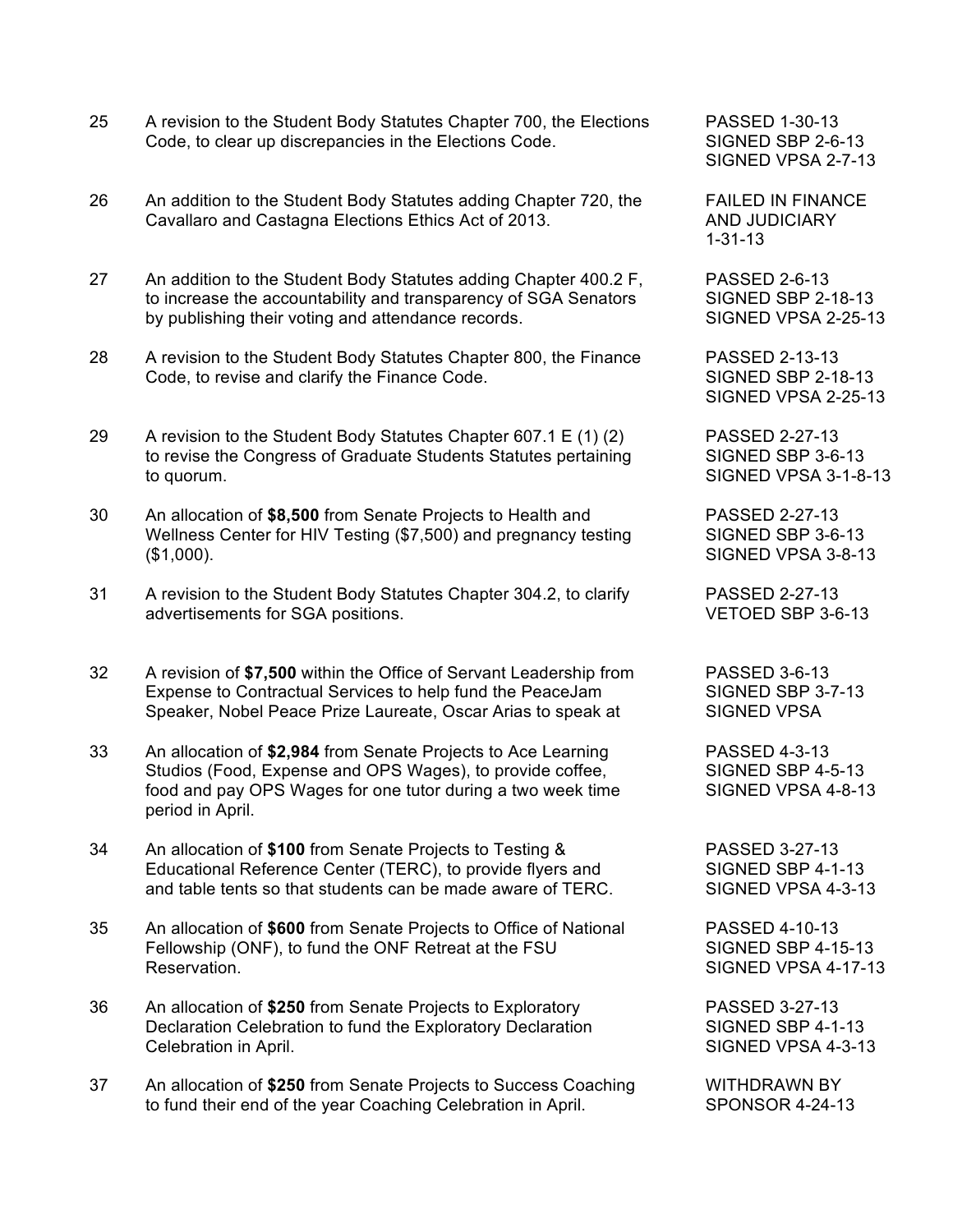- 38 An allocation of **\$750** from Senate Projects Advising First, to pay TABLED IN for brochures to be given to incoming Freshman FINANCE COMMITTEE
- 39 An allocation of **\$9,208.86** from Senate Projects to PAC; and PASSED 3-27-13 from Senate Projects to Religion Club Undergraduate Religion SIGNED SBP 4-1-13<br>Symposium (\$113) and Best Buddies (\$170) to fund PAC. SIGNED VPSA 4-3-13 Symposium (\$113) and Best Buddies (\$170) to fund PAC, Undergraduate Religion Symposium and Best Buddies.
- 40 An allocation of **\$15,000** from Senate Projects to RTAC; and PASSED 3-27-13 from Senate Projects to Undergraduate Art History (\$435) SIGNED SBP 4-1-13 and from Senate Projects to FSU Gospel Choir (\$750). SIGNED VPSA 4-4-13
- 41 An allocation of **\$890** from Senate Projects to the Center for PASSED 4-10-13 for Global Engagement, to purchase meditation cushions for SIGNED SBP 4-15-13 for the Meditation Room at the Center for Global Engagement. SIGNED VPSA 4-17-23
- 42 An allocation of **\$9,000** from Senate Projects to Campus PASSED 4-3-13 Sustainability to provide funding for materials and labor for SIGNED SBP 4-5-13 initial phase of the on-campus organic garden projects. SIGNEDS VPSA 4-8-13
- 43 A revision of **\$2,000** within Pride Student Union from Contractual PASSED 4-3-13 Services to Expense, to replenish the Expense account to help SIGNED SBP 4-5-13 to help fund the 2013 North East LGBT Conference. SIGNED VPSA 4-6-13
- 44 A revision of **\$517.70** within the Office of Servant Leadership PASSED 4-3-13 F rom Clothing/Awards to Expense to help fund their event, SIGNED SBP 4-5-13 "Service at the Cinema." SIGNED VPSA 4-8-13
- 45 A revision of **\$550** within the Office Student Sustainability from PASSED 4-3-13 Expense to Food to help pay for co-sponsorship of local organic SIGNED SBP 4-5-13 events and future events. The state of the state of the SIGNED VPSA 4-8-13

An allocation of **\$166** from Senate Projects to PAC to put funds in the PAC account.

- 46 An allocation of **\$1,179.49** from Senate Projects to FSU libraries PASSED 4-17-13 to purchase 150 umbrellas for the newly created umbrella rental SIGNED SBP 4-22-13 service at Strozier Library. SIGNED VPSA 4-25-13
- 47 A revision and addition to the Student Body Statutes Chapter 700, TABLED IN JUDICIARY to revise the Election Code. AND FINANCE 4-9-13
- 48 An allocation of **\$10,033.88** from Senate Projects to FSU Libraries PASSED 4-17-13 to purchase two (2) three person study rooms for the Dirac Library. SIGNED SBP 4-26-13

OF THE WHOLE 3-25-13

STILL IN STUDENT AFFAIRS COMMITTEE

SIGNED VPSA

49 A revision to the Student Body Statutes Chapter 1010, revising the PASSED 4-17-13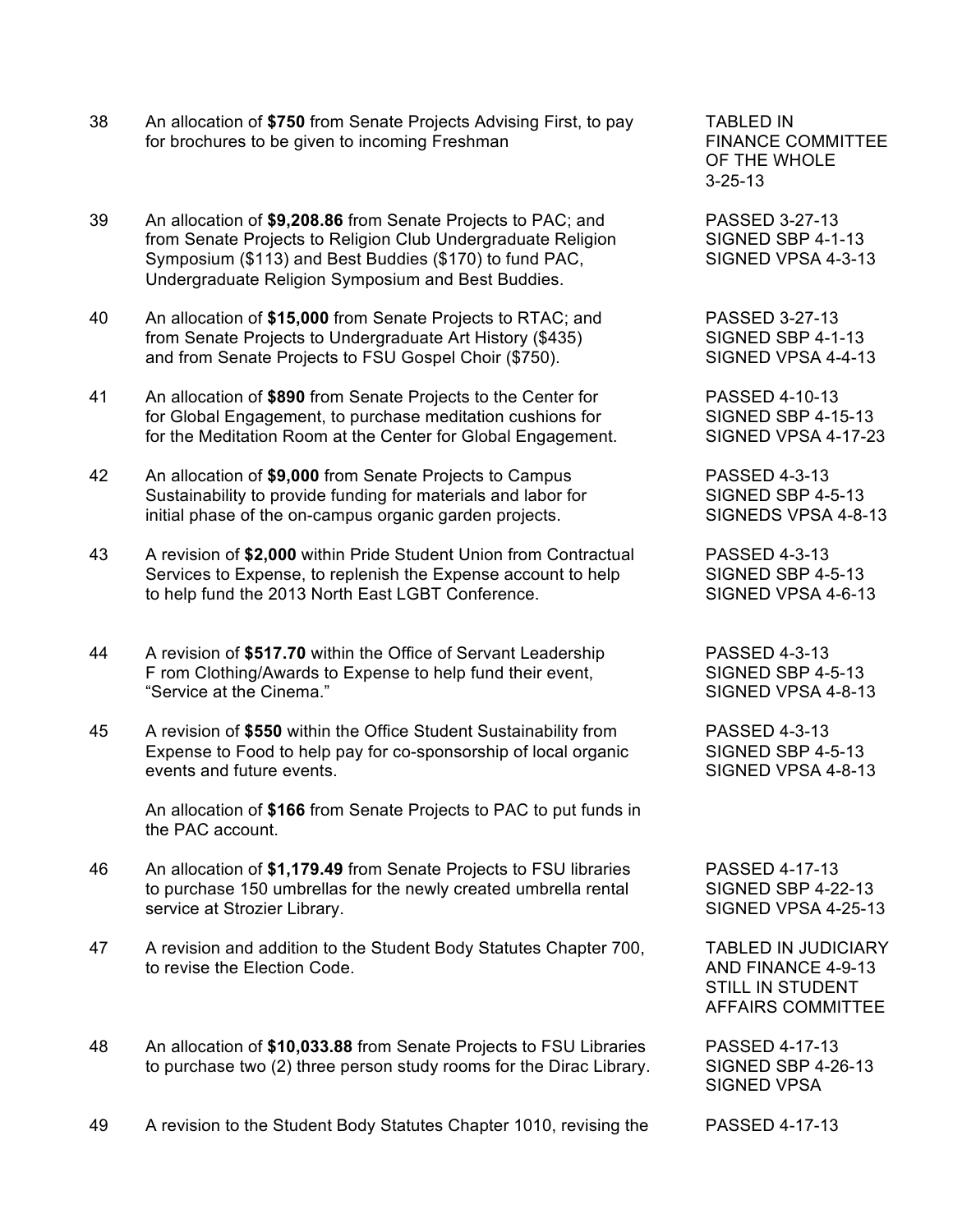the Women Student Union statutes. SIGNED SBP

- 50 An allocation of **\$550** from Senate Projects to the Colombian PASSED 4-24-17 Student Association Clothing and Awards to purchase 100 SIGNED SBP 4-30-13 t-shirts to be distributed to FSU students. The state of the SIGNED VPSA
- 51 An addition to the Student Body adding Chapter 714.5 E, creating PASSED 4-17-13 The Cavallaro-Castagna Finance Agreement to eliminate non- VETOED SBP 4-24-13 student influence from SGA elections, ensuring that SGA is by the VETO SUSTAINED Students and for the students. **BY SENATE 4-24-13**
- 52 An allocation of **\$700** from Senate Projects to National Alliance on TABLED IN FINANCE Mental Illness, to allow NAMI to purchase 95 t-shirts to further 4-23-13 promote their organization and raise awareness about mental illness on campus.
- 53 A revision of \$**800** within the Black Student Union from Expense to PASSED 4-24-16 Food (\$330) and Clothing and Awards (\$550) to move funds for SIGNED SBP 4-30-13 BSU events in the summer semester. The state of the state of the SIGNED VPSA
- 54 A revision to the Student Body Statutes Chapter 1009, to revise PASSED 4-24-13 the Pride Student Union statutes. The SIGNED SBP 4-30-13
- 55 An allocation of **\$2,300** from Senate Projects to Engineers Without PASSED 4-24-13 Borders to pay for their trip to Panama to establish a 5 year SIGNED SBP 4-30-13 International development project in partnership with FSU-Panama SIGNED VPSA City Campus and Peace Corps.
- 56 A revision of **\$1,000** within SGA Accounting from Expense to Food, PASSED 4-24-13 to put money in the food account for SGA events including applicant SIGNED SBP 4-30-13 interviewed and a SGA Staff retreat. The state of the SIGNED VPSA
- 57 An allocation of **\$3,828.80** from Senate Projects to Florida PASED 4-24-13 Association for Education Rehabilitation (F.A.E.R.) to fund SIGNED SBP 4-30-13 travel to Campus Abilities in Rochester, New York. SIGNED VPSA
- 58 An allocation of **\$4,875** from Senate Projects to Phi Mu Alpha, to WITHDRAWN BY fund travel to the Vanderbilt Choral Workshop and Lyrecrest SPONSOR Retreat. 4-24-13
- 59 An allocation of **\$761.00** from Senate Projects to PASSED 5-29-13 Poetic Lyricism to purchase awards and t-shirts. The SIGNED SBP 6-4-13
- 60 A revision to the Student Body Statutes Chapter PASSED 5-29-13 1002, to revise the Asian American Student Union Summan SIGNED SBP 5-31-13 Statutes. Statutes and the statutes of the statutes of the statutes of the SIGNED VPSA 6-5-13
- 61 An allocation of **\$3,978.55** from Senate Projects to PASSED 5-29-13

SIGNED VPSA

SIGNED VPSA

SIGNED VPSA 6-6-13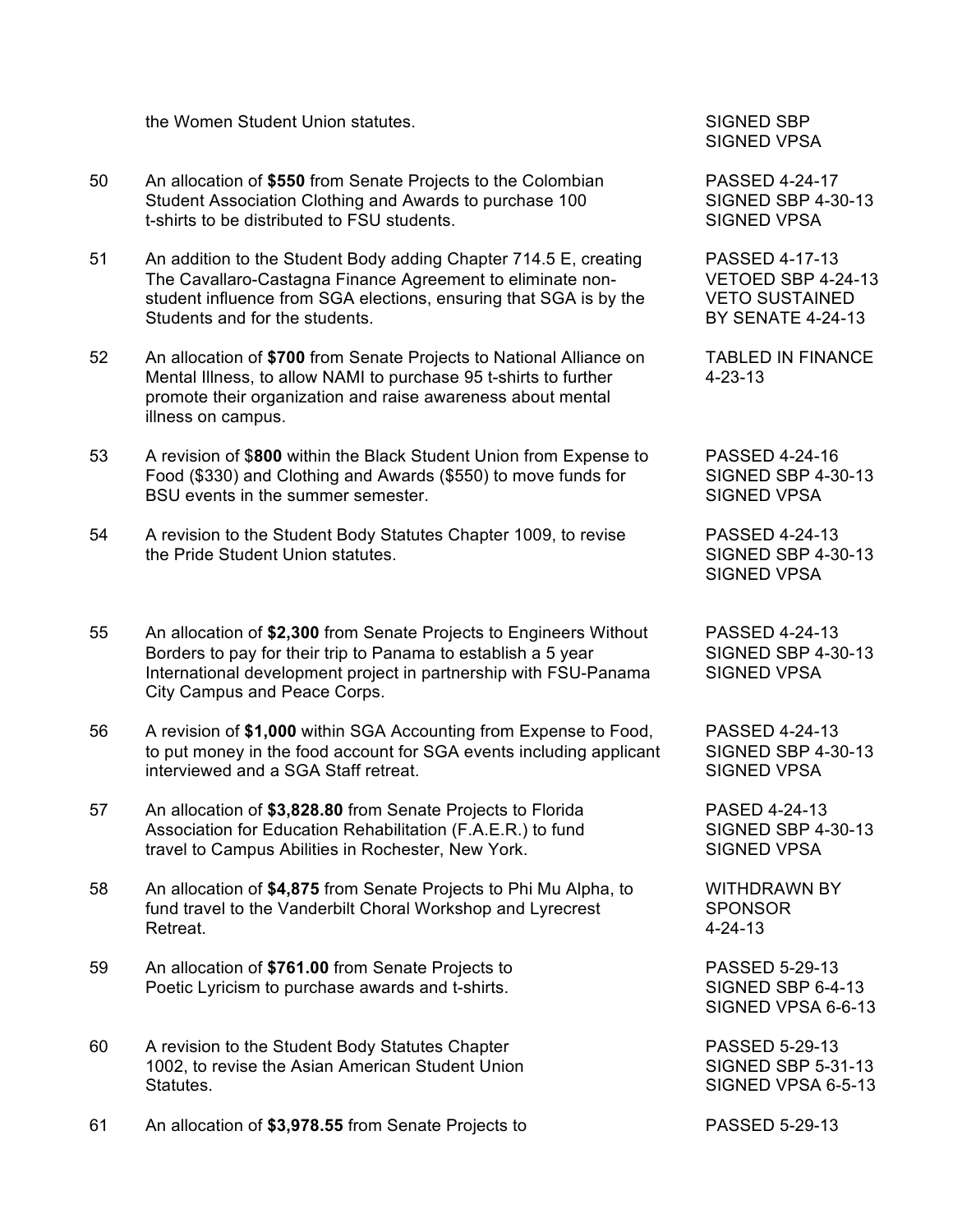Phi Beta Lambda to pay travel expenses for 10 SIGNED SBP 5-31-13 students to travel to Anaheim, California on SIGNED VPSA 6-5-13 June 22-25, 2013 for the National Competition of FBLA.

- 62 A revision of **\$1,250.00** within the Hispanic Latino PASSED 5-29-13 Student Union from Contractual Services to Clothing SIGNED SBP 5-31-13 and Awards to purchase t-shirts and promo items for SIGNED VPSA 6-5-13 summer events.
- 63 A revision of **\$8,025.00** within SGA Salary from Salary PASSED 5-29-13 to OPS Wages to transfer funds for student workers SIGNED SBP 5-31-13 and all OPS positions for the summer, due to an SIGNED VPSA 6-5-13 increase in minimum wage.
- 64 A transfer of **\$768.80** from Programming Allocation PASSED 5-29-13 Committee (PAC) to Senate Projects to move remaining SIGNED SBP 5-31-13 monies in PAC to Senate Projects. SIGNED VPSA 6-5-13
- 65 A transfer of **\$127.12** from Resource Travel Allocation PASSED 5-29-13 Committee (RTAC) to Senate Projects to move remaining SIGNED SBP 5-31-13 monies in RTAC to Senate Projects. The Subset of the SIGNED VPSA 6-5-13
- 66 An allocation of **\$2,183.00** from Senate Projects to TABLED IN FINANCE Collegiate Veterans Association, to send three 6-5-13 student veterans to attend the Women's Leadership Conference on September 25-27, 2013 in San Diego, Ca.
- 67 An addition to the Student Body Statutes adding TABLED IN FINANCE. Chapter 1011, creating the Veterans Student Union. STILL IN JUDICIARY
- 68 A revision of **\$1,250.00** within the Hispanic Latino PASSED 6-5-13 Student Union from Contractual Services to Expense SIGNED SBP 6-10-13 to purchase a computer, refurbish a computer and SIGNED VPSA 6-15-13 purchase sunglasses for their summer event.
- 69 A transfer of **\$78,090.52** from Golden Tribe Lecture WITHDRAWN BY Series to Headliners to transfer remaining monies to SPONSOR 5-29-13 Headliners account for concerts.
- 70 A revision of **\$450.00** within the Senate from OPS PASSED 6-5-13 Wages to Food, to pay for food for the remainder of SIGNED SBP 6-10-13 of the fiscal year which ends on June 30, 2013. SIGNED VPSA 6-15-13
- 71 An allocation of **\$1,595.65** from Senate Projects to PASSED 6-5-13 the National Pan Hellenic Council to pay for a stage SIGNED SBP 6-10-13 for NPHC's Summer Oasis on July 6, 2013 on the Union SIGNED VPSA 6-15-13 Green.
- 72 An allocation of **\$1,611.35** from Senate Projects to PASSED 6-5-13 Senate Clothing and Awards to purchase Polos for the SIGNED SBP 6-10-13 Senate. Signed Stephen Stephen Stephen Stephen Stephen Stephen Stephen Stephen Stephen Stephen Stephen Stephen Stephen Stephen Stephen Stephen Stephen Stephen Stephen Stephen Stephen Stephen Stephen Stephen Stephen Stephen

AND BUDGET.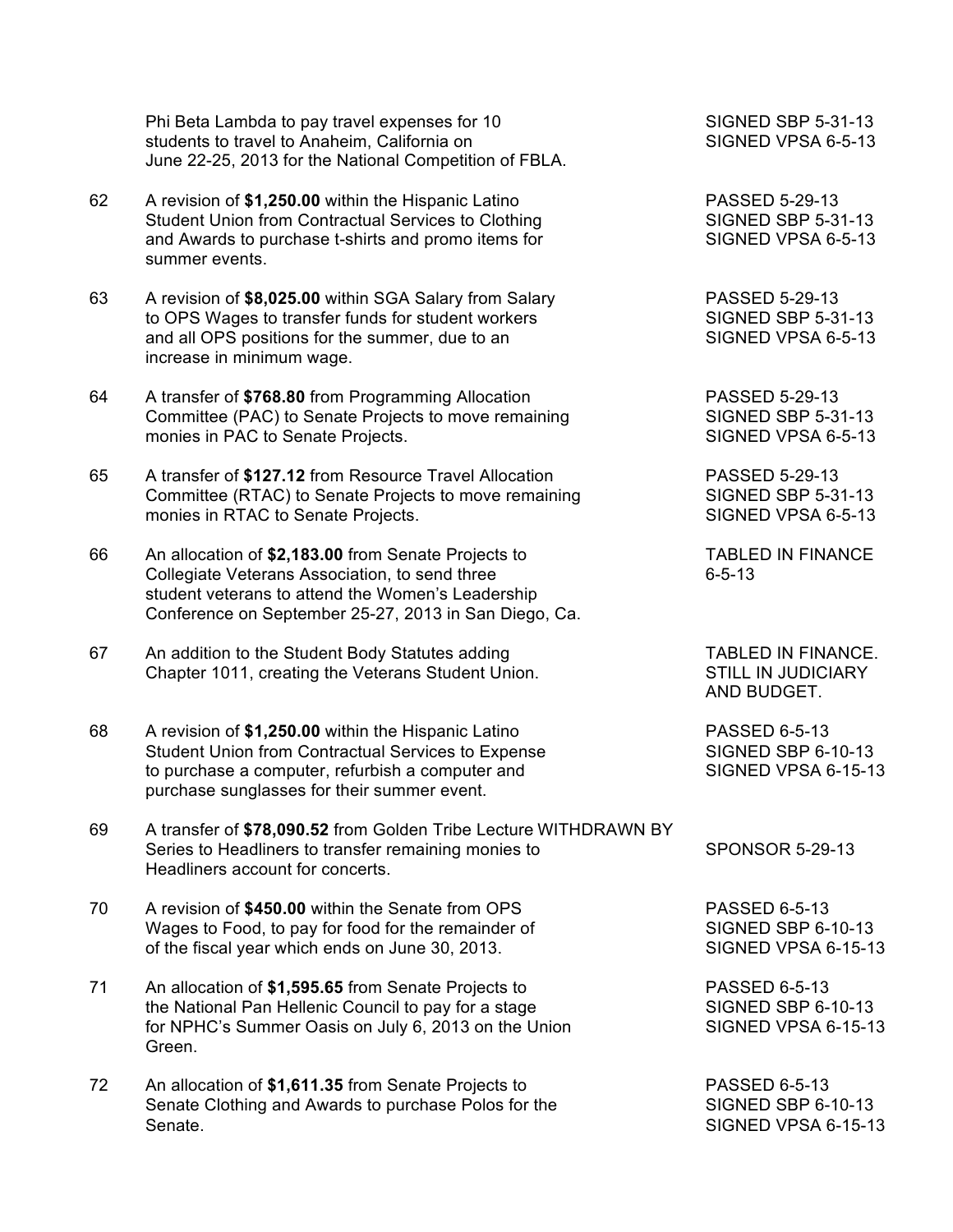- 73 A revision of **\$4,988.00** within the Women Student PASSED 6-5-13 Union from Contractual Services to Expense to cover SIGNED SBP 6-10-13 the cost of buying a television, three computers, a SIGNED VPSA 6-15-13 printer, 6 chairs, a tabling banner and miscellaneous items.
- 74 An allocation of **\$1,530.00** from Senate Projects to PASSED 6-12-13 Every Nation Campus Ministries to pay for lodging at SIGNED SBP 6-18-13 their conference in Lake Buena Vista, Florida on SIGNED VPSA 6-25-13 July 30 through August 2, 2013.
- 75 An allocation of **\$880.00** from Senate Projects to the PASSED 7-17-13 Black Female Development Circle Expense to pay SIGNED SBP 7-24-13 registration fees for members to attend the Purple SIGNED VPSA 7-25-13 Power Seminar at the Marriot Courtyard in Tallahassee, Florida on August 16, 2013,
- 76 An allocation of **\$2,290.00** from Senate Projects to PASSED 7-17-13 Student Sustainability Initiative (SSI) Clothing and SIGNED SBP 7-24-13 Awards to buy 200 Garnet and Gold Goes Green tank SIGNED VPSA 7-25-13 tops and 100 Eco Rep t-shirts.
- 77 An allocation of **\$3,415.00** from Senate Projects to PASSED 7-17-13 Dance Marathon Expense to pay travel and lodging for SIGNED SBP 7-24-13 The group's travel to the Annual Leadership SIGNED VPSA 7-25-13 Conference in Salt Lake City, Utah on July 26-28, 2013.
- 78 An allocation of **\$2,260.00** from Senate Projects to PASSED 7-24-13 Chi Alpha International Expense to pay for their SIGNED SBP 7-29-13 Luau on Saturday, August 24, 2013 on the Union Green SIGNED VPSA 8-5-13 and to pay for their Late Night Pancake event on Wednesday, August 21 and Thursday, August 22, 2013.
- 79 An allocation of **\$711.45** from Senate Projects to PASSED 7-24-13 IntenatioNole Food and Facility Rental to pay for SIGNED SBP 7-29-13 their Welcome Picnic on Sunday, September 15, 2013 SIGNED VPSA 8-13-13 at the Seminole Reservation.
- 80 A revision to the Student Body Statutes Chapter 700, RASSED 7-24.13 the Election Code, to revise and clarify the Code. SIGNED SBP 7-29-13
- 81 An allocation of **\$1,200.00** from Senate Projects to PASSED 7-24-13 Campus Crusade for Christ Expense (FSU-CRU) to SIGNED SBP 7-29-13<br>purchase hot dogs, chips and soft drinks for their SIGNED VPSA 8-5-13 purchase hot dogs, chips and soft drinks for their Third Annual "First Tailgate", on Sunday, August 25, 2013, on Landis Green from 5-7 p.m.
- 82 An allocation of **\$2,301.00** from Senate Projects to PASSED 7-24-13 the Office of Governmental Affairs to pay OPS Wages SIGNED SBP 7-29-13

SIGNED VPSA 8-5-13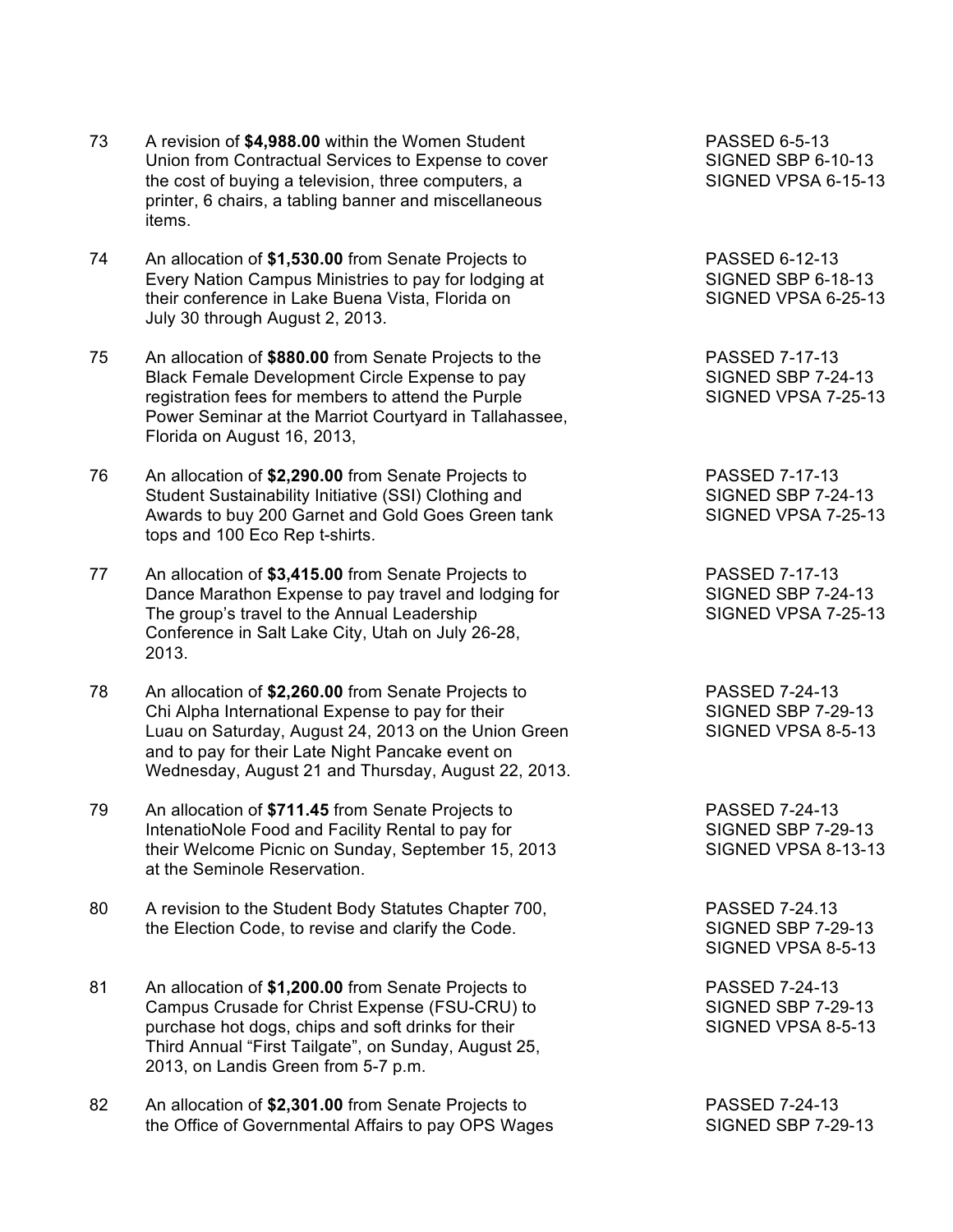to the OGA Deputy Director and the OGA Internal SIGNED VPSA 8-5-13 Assistant Director.

- 83 An allocation of **\$1,017.00** from Senate Projects to PASSED 7-24-13 Baptist Collegiate Ministry Travel to pay for travel SIGNED SBP 7-29-13 to Glorita, New Mexico during BCM Collegiate Week SIGNED VPSA 8-5-13 on August 4-8, 2013.
- 84 An allocation of \$**1,512.00** from Senate Projects to PASSED 7-24-13 Baptist Collegiate Ministry Clothing and Awards to SIGNED SBP 7-29-13 purchase 200 promotional t-shirts for the group. SIGNED VPSA 8-5-13
- 85 A revision to the Student Body Statutes Chapter 908,<br>to revise the statutes of the Office of Governmental and MUDICIARY 7-24-13 to revise the statutes of the Office of Governmental Affairs.
- 86 An allocation of \$15,000.00 from Senate Projects to REFERRED TO Student Publications to purchase a new Hewlett FINANCE 7-24-13 Packard large format printer and the costs associated with the printer.
- 87 A revision to the Student Body Statutes Chapter 910 PASSED 9-11-13 to revise the statutes of the Office of Undergraduate SIGNED SBP 9-16-13 Research and Creative Endeavors.
- 88 A revision to the Student Body Statutes Chapter 710.2 PASSED 9-11-13 G, to clarify this statute in the Election Code. SIGNED SBP 9-16-13
- 89 A transfer of **\$9,025.00** from RTAC to Senate Projects PASSED 9-25-13 to reimburse Senate Projects for monies allocated SIGNED SBP 9-27-13 during the summer semester 2013. The summer semester 2013.
- 90 A transfer of \$7,182.45 from PAC to Senate Projects PASSED 9-25-13 to reimburse Senate Projects for monies allocated SIGNED SBP 9-27-13 during the summer semester 2013. SIGNED VPSA 9-30-13
- 91 An allocation of **\$3,300.00** from Senate Projects PASSED 9-18-13 to the Office of Campus Sustainability to pay for SIGNED SSP 9-20-13 supplies, tolls and equipment for the Seminole Food SIGNED VPSA 9-26-13 Garden.
- 92 A transfer of **\$2,301.00** from the Office of Govern- PASSED 9-18-13 mental Affairs to Senate Projects to return monies SIGNED SBP 9-20-13 that were allocated in Bill 81, from Senate Projects SIGNED VPSA 9-26-13 to OGA OPS Wages. OGA does not have an OPS Wages account.
- 93 A transfer of **\$3,200.00** from the Office of Govern- PASSED 9-18-13 mental Affairs to Executive Branch OPS Wages to SIGNED SBP 9-20-13 reimburse the Executive with funds from Lobby Tools SIGNED VPSA 9-26-13 that will pay for OPS Wages for OGA's Deputy Director

SIGNED VPSA 9-18-13